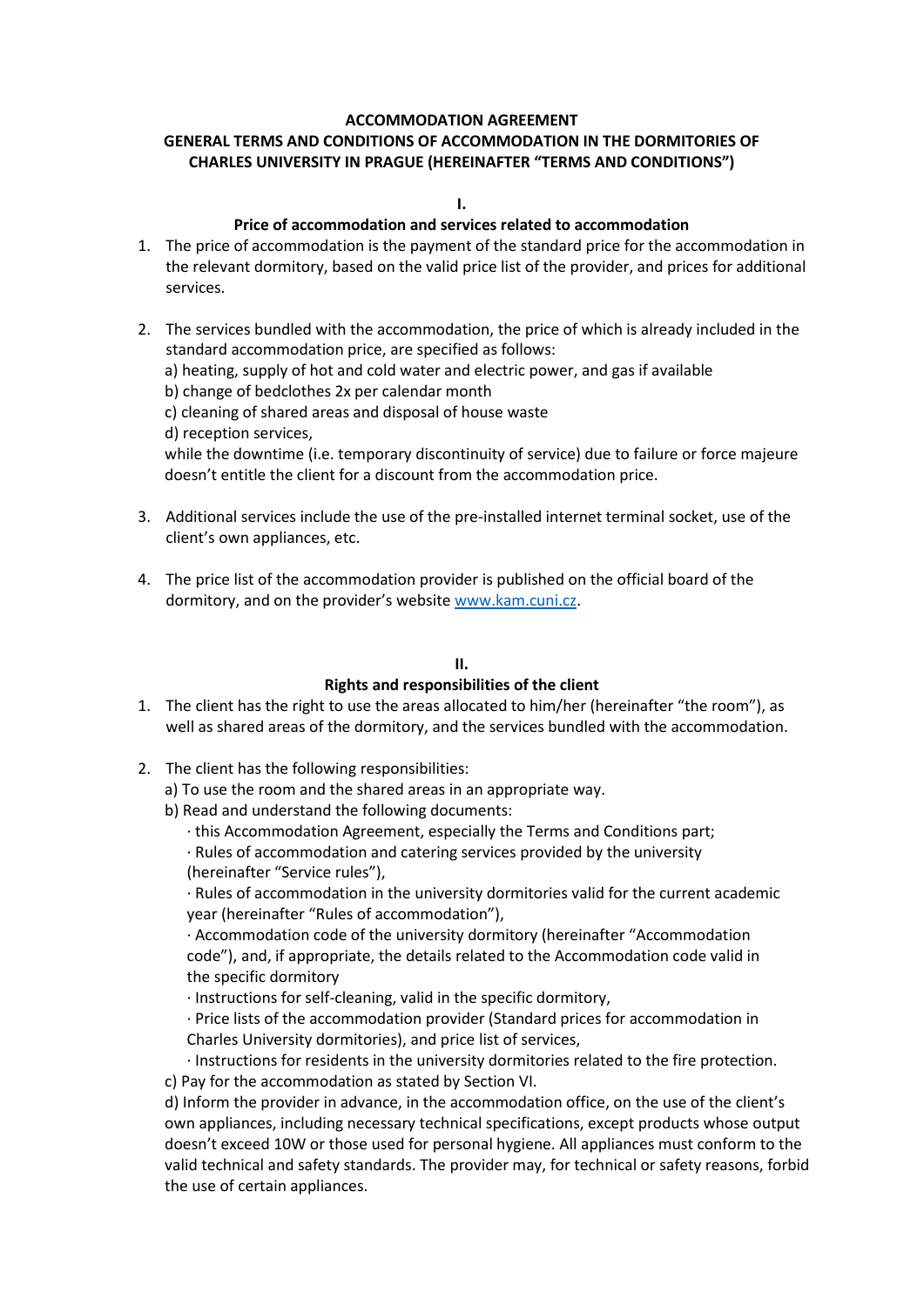e) Inform the provider, in the accommodation office, within 5 days since the event has occurred, on any change in personal data or other data stated in the agreement. f) Inform the provider immediately on any necessary repairs in the booked areas. g) Act to avoid the material damages affecting either the client or the provider (such as always lock the room upon leaving, and lock it from the inside at night). h) Inform the provider immediately on any damage.

- 3. Without the consent of the provider, the client may not: a) Carry out any major changes in the room or shared areas, b) Offer or let the accommodation areas to another person, c) Establish a permanent address or business address in the dormitory.
- 4. Furthermore, the client may not do the following in the dormitory: a) Keep or carry a gun and ammo, or store explosives, including fun pyrotechnics. b) Keep, manufacture or store drugs or poisons, except medicines prescribed to the client by a physician.

c) Damage or misuse extinguishers, or by any means disable their use, or the use of other fire protection devices. Such a conduct is a violation of fire protection provisions, and can be fined by the relevant fire protection institution by up to 20,000 Czk. d) Smoke outside the designated areas.

- 5. The client must move out until the day the agreed accommodation period expires, or until the day the accommodation is terminated pursuant to Section VII of this agreement. In case the client doesn't do so, he/she must pay the standard accommodation price to the provider, plus the contract fee of Czk 200 per day of overdue. The client is also obliged to move out within 3 calendar days since the delivery of the termination of the agreement on the provider's part pursuant to section VII par. 1 letter c), d), unless agreed otherwise with the provider. If the client doesn't move out, the provider can clear the area at the client's cost, and store his belongings in the designated areas.
- 6. The client must personally hand over the room to the provider, vacant and cleaned (in the extent of the monthly cleaning), in the same conditions as in the start of the accommodation, with respect to the normal wear and tear. The current condition will be recorded in the "Room reception record" upon the handover.
- 7. The client must settle any financial claims resulting from the agreement until the day the room is handed to the provider, or until the day the room is vacated.
- 8. The client must carry out normal cleaning in the allocated room, in accordance with the Rules of cleaning, valid for the given dormitory. The client is aware that he/she has to buy the cleaning materials and detergents at his/her own cost, and will use the over-the counter antibacterial products for disinfection purposes. The provider provides cleaning tools, such as brooms, vanes, buckets, mops etc. The electric vacuum cleaner can be borrowed for a fee.
- 9. The client must also regularly observe whether there are no extraordinary problems occurring in the room, such as leaking of water through building structures, breakdowns in power supply or overheating of power lines, occurrence of insect parasites, cockroaches, rodents, etc. All these events must be immediately reported at the reception, or to the dormitory manager.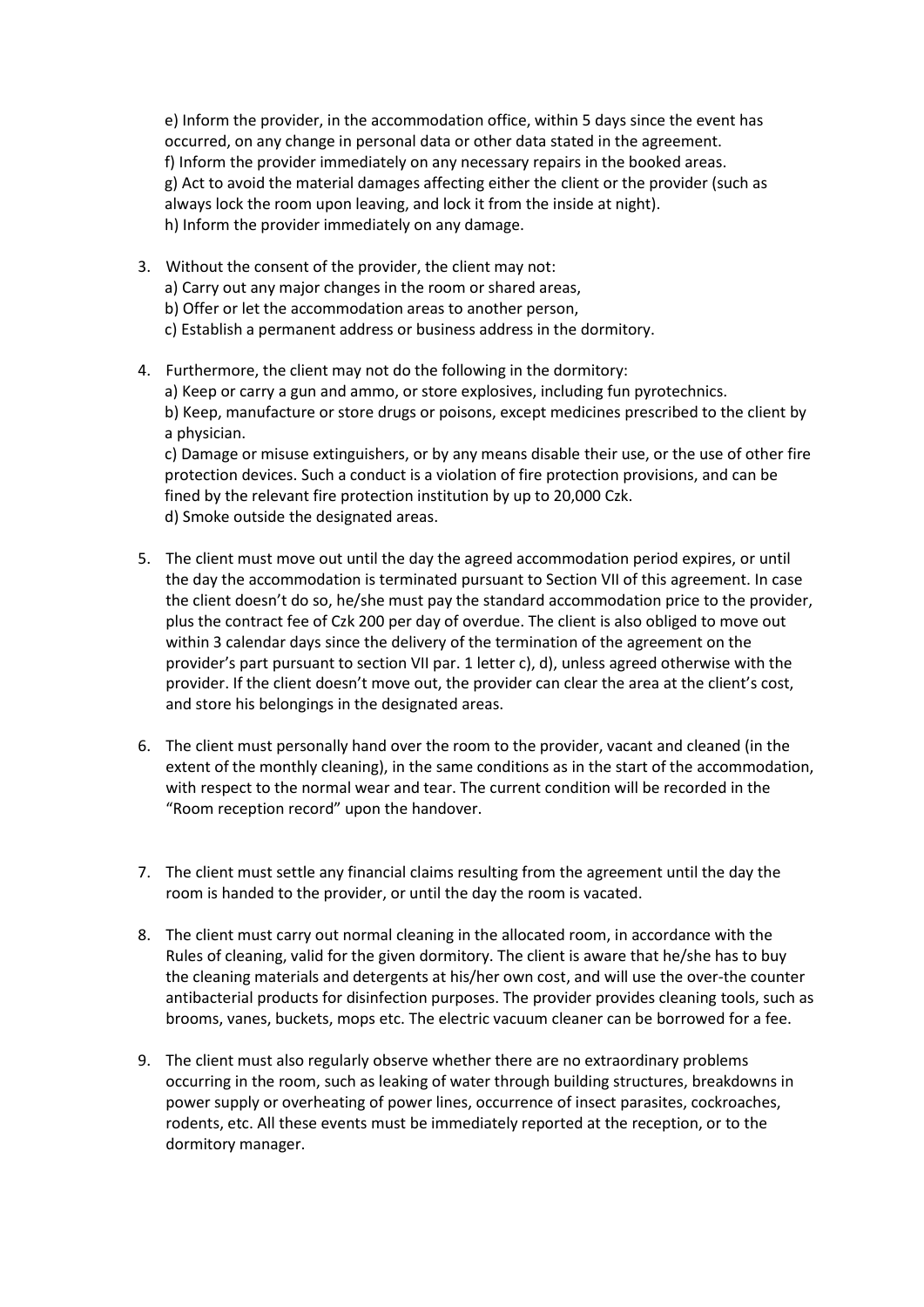10. The client must enable the authorized staff of the provider to perform the inventory check of the university property in the room, under the conditions as defined by the accommodation code.

#### **III.**

#### **Rights and responsibilities of the provider**

- 1. The provider has to provide the room for the client in the conditions suitable for appropriate use, and ensure the possibility to exercise the client's rights related to the accommodation. Upon the handover of the room, an attachment to the accommodation agreement will be signed with the client, including the "Transfer Protocol", describing accurately the current conditions of the room.
- 2. The provider arranges for the removal of reported flaws without unnecessary delay.
- 3. The provider arranges for the removal of reported damages without unnecessary delay. The provider may, however, charge the client with the costs related thereto, in case the damage was caused without any doubt by the client.
- 4. The provider must adhere to the Rules of service and the Accommodation code.
- 5. The provider is responsible for the order and cleanness in the shared areas of the dormitory, and in other areas as required by the specific facility.
- 6. Upon request, the provider must enable the client to read and understand the provisions of Section II par. 2., letter b), before the accommodation agreement is signed.
- 7. The provider has the right to change the room booked by the client, and to allocate the client a different room, upon the following conditions: a) upon the client's request;

b) in case of an operational need; this may also include the optimization of the use of the dormitory capacity, pursuant to Section IV.

In such case, the parties will sign a new attachment to the accommodation agreement - Transfer Protocol, with the new number room.

# **IV.**

#### **Conditions for the optimization of the dormitory capacity**

- 1. In case of an operational need due to the optimization of the dormitory capacity, the client will move from the current room within the same dormitory if required so by the provider. Based on the operational possibilities, the client will be offered adequate accommodation within the same dormitory.
- 2. If the client moves according to par. 1, he/she will be granted a one-off discount based on the valid pricelist of the provider. The further accommodation fee will be set as follows: a) in case the new bed is the same type or more expensive than the previous one, the standard price will remain the same;

b) in case the standard price of the new bed is lower, the client will be charged this lower price.

The client will get the request for moving by e-mail, and the same request will be published on the dormitory message board. If the client doesn't respond within 7 days since the request is published on the dormitory message board, he/she will get the second request in the same form (the request will be also delivered to the client's dormitory mailbox if possible under the local conditions). Unless the client moves within 7 days since the second request is published, he/she will be charged the current price plus a surcharge of 50 % of the standard price for the client's room, disregarding the coefficient set by the duration of the accommodation. The price of the room is calculated as the sum of standard prices, disregarding the coefficient set by the duration of the accommodation, valid for all beds in the room.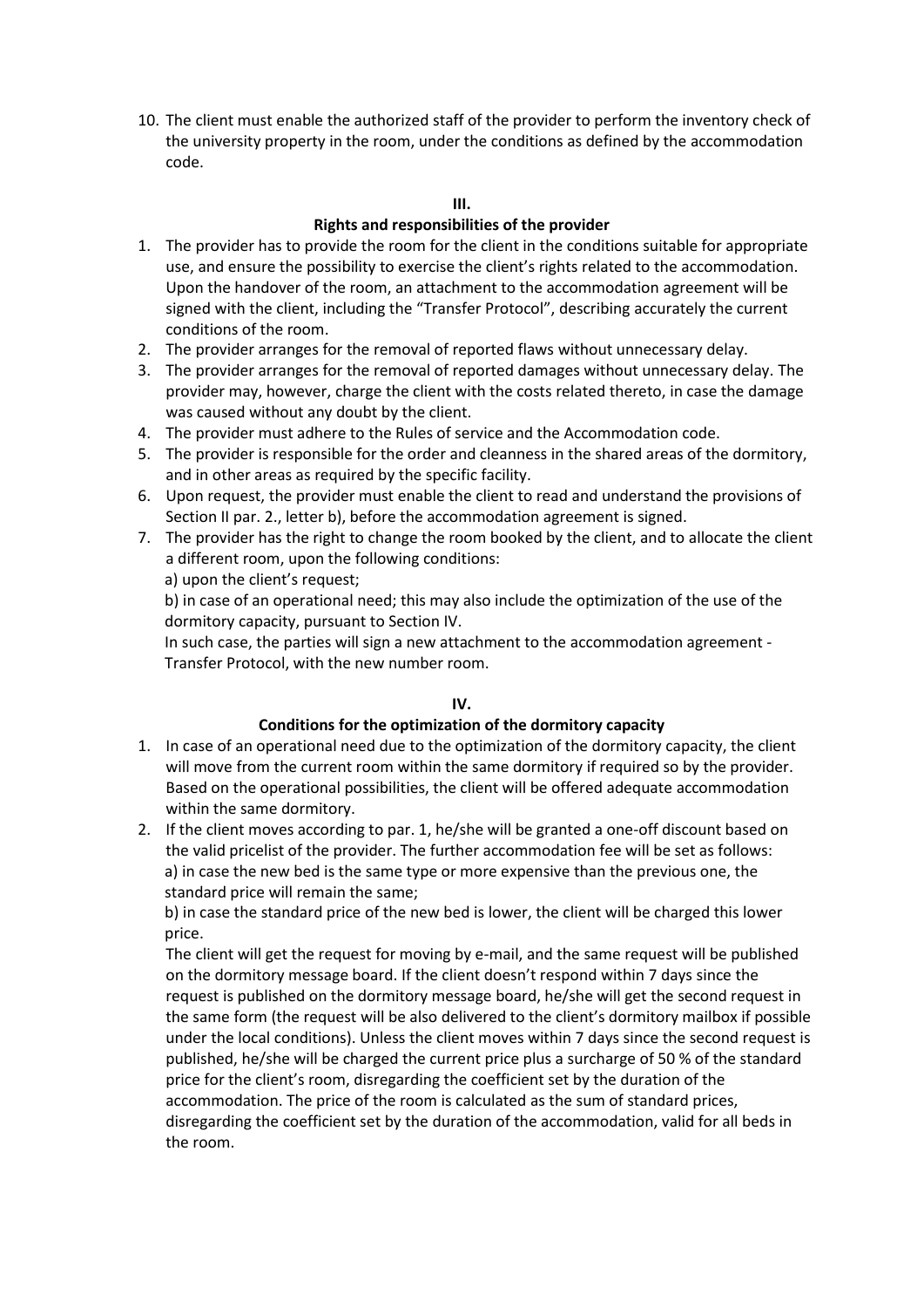- 3. The moving due to the optimization of the dormitory capacity can only be done once in an academic year. Another moving is only possible with the explicit consent of the client, upon a one-off discount provided according to the valid pricelist of the provider.
- 4. In case of a crash or major reconstruction in the dormitory, the provider can move some or all or the clients to another dormitory. If this action is caused by planned reconstruction, it must be announced at least 1 month in advance on the dormitory message board, and the client will be granted an one-off discount according to the valid pricelist of the provider.

## **V.**

## **Long-term deposit**

- 1. The client declares that he/she has paid the long-term deposit until the required date, and in the way as required by the Rules of accommodation, or he/she has, until the required date and in the way as required by the Rules of accommodation, sent the booking confirmation together with a request for a delay in paying the deposit. In the latter case, the client must may the deposit in the same amount together with the first payment for accommodation.
- 2. The deposit, as described in paragraph 1, can either be used to pay the accommodation for the last month as defined by the accommodation agreement, or to settle the provider's claims, according to Section II par. 7.
- 3. If the client has paid the long-term deposit yet doesn't start accommodation in the allocated dormitory until September 30 of the current year, and hasn't informed the accommodation office of the dormitory in writing on the delay of the accommodation, the booking of this client is canceled. The long-term deposit will be returned minus the cancellation fee charged by the provider according to the valid pricelist.

## **VI.**

#### **Payment terms**

- 1. In case of mid-term or long-term accommodation, or if the accommodation is limited by the duration of the studies, the client will pay the first installment by the bank transfer of Czk 3000, no later than 7 days before the start of the accommodation. Details on the payment are presented in paragraph 4. This payment will be cleared against the payments for the current and following calendar month, and it will be settled in the next calendar month. In case of debt for the current and following calendar month, caused by the claim of payment over Czk 3000, no penalty according to par. 8 will be charged. No later than a day before the arrival in the dormitory, the client is required to check his/her e-mail box or the website http://rehos.cuni.cz, to see that the provider has confirmed the receipt of the aforementioned amount of Czk 3000. If not, this amount must be paid cash in the accommodation office, on the day of arrival to the dormitory. When the wired amount of Czk 3000 arrives on the account, the money will be used to pay the subsequent months, unless the client personally requires the refund to the original account in the accommodation office.
- 2. The accommodation fee for the following month will be communicated to the client electronically, at least 5 days before the payment date set by the accommodation agreement.
- 3. The payment for the next period (including the second installment) will be collected in the following ways:
	- a) automatically from the client's account
	- b) bank transfer of postal money order
	- c) in extraordinary cases, cash in the accommodation office
	- d) payment card
	- e) e-payment.
- 4. The client will confirm the bank information and automatic collection in the appropriate way no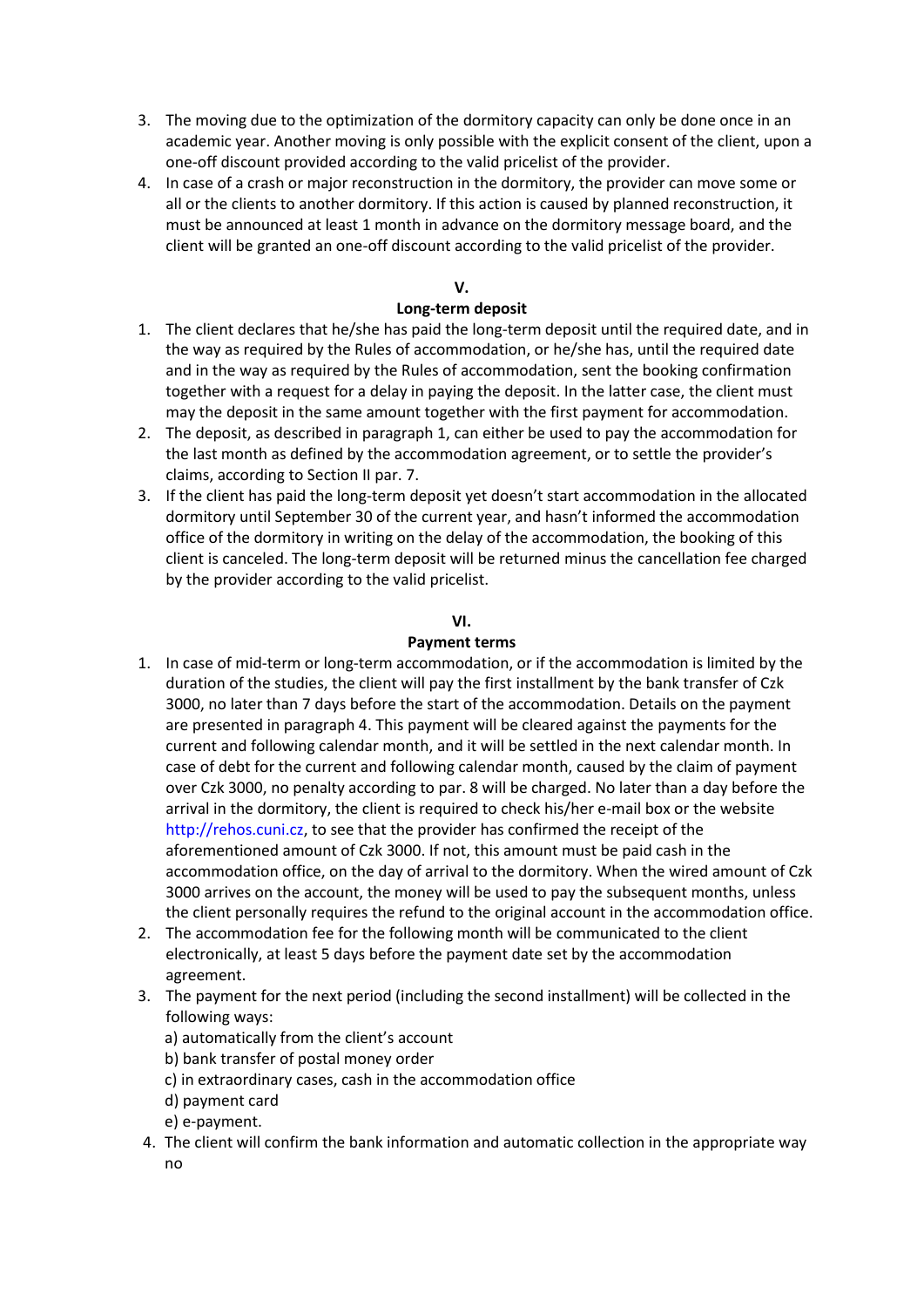later than 10 calendar days before the date of the automatic collection. The confirmation can be withdrawn on the same day. The automatic collection will be done on the 20th day of the current month, in advance, for the following month. The payment terms can be set at https://rehos.cuni.cz. In case of automatic collection, the client must maintain the sufficient amount of money on his/her account to cover the collected amount (for the payment for the next month), so the collection can be made on the 20th day of each calendar month. If the client finds out that the automatic collection wasn't made on the 20th day of the calendar month, he/she must deposit a sufficient amount on his/her bank account until the collection is made, at least until the 27th day of the month. This procedure is binding for the client in case he/she chose the automatic collection, and hasn't withdrawn his/her decision.

5.The payment can also be done by bank transfer, or a postal money order (Czech Post order, type A).

The client will enter the payment order to the provider's account in Česká spořitelna, a.s.

- a) by bank transfer to the account No. 19-3093939319/0800 solely for payments from a bank in the Czech Republic, or
- b) by bank transfer from a foreign account, using the IBAN: CZ22 0800 0000 1930 9393 9319 Swift (BIC): GIBACZPX – all additional costs related to the bank transfer from a foreign bank will be charged by the provider to the client. For the identification of the payment, the client must always use the correct variable symbol – the personal number as stated on the student ID card issued by the university (students of a different college will state their variable symbol instead). As a specific symbol, the client will use the last four digits of his/her birth number in format DDMMRR (foreigners, except Slovak citizens, will use the last four digits of their passport number; if a student's passport is replaced during the accommodation period, he/she will still use the original specific symbol).
- 6. The cash payments are only accepted by the accommodation office of the dormitory in exceptional cases – in cases requiring special attention (such as for students with ZTP or ZTP-P certificates), for overdue payments, or upon termination of the accommodation. The cash is only accepted during the opening hours of the accommodation office.
- 7. The price for accommodation must be paid until the 20th day of the calendar month, in advance for the next month, in the form chosen by the client (see paragraph 3).
- 8. If the client fails to pay the accommodation fee as required by paragraph 7, he/she must pay the overdue amount in cash, or by a bank transfer to the provider's account within 5 calendar days since he/she received an e-mail requiring the payment of the debt. Should the client fail to clear the debt even upon this request, he/she must pay the overdue amount, plus the contract penalty, together with the payment for the next period. If the client only pays the price for a single month, it is considered the payment of the oldest claim based on this accommodation agreement.
- 9. The current and up-to-date status of payments is available to the client on the web page http://rehos.cuni.cz.

#### **VII.**

#### **Termination of the accommodation**

- 1. The accommodation is terminated:
	- a) When the accommodation period, defined by the accommodation agreement, expires, and the parties don't agree on its extension.
	- b) Before the expiration of the accommodation period, by a written notice made by the client, even without a reason, with a 1-month notice period, starting on the first day of the month following the delivery of the written notice to the provider. This doesn't affect the client's responsibility for damages caused to the provider by the premature cancellation of the booked accommodation, pursuant to § 2330 par. 2 of the Civil Code. In case of doubt, it's assumed the notice was delivered to the provider on the third day after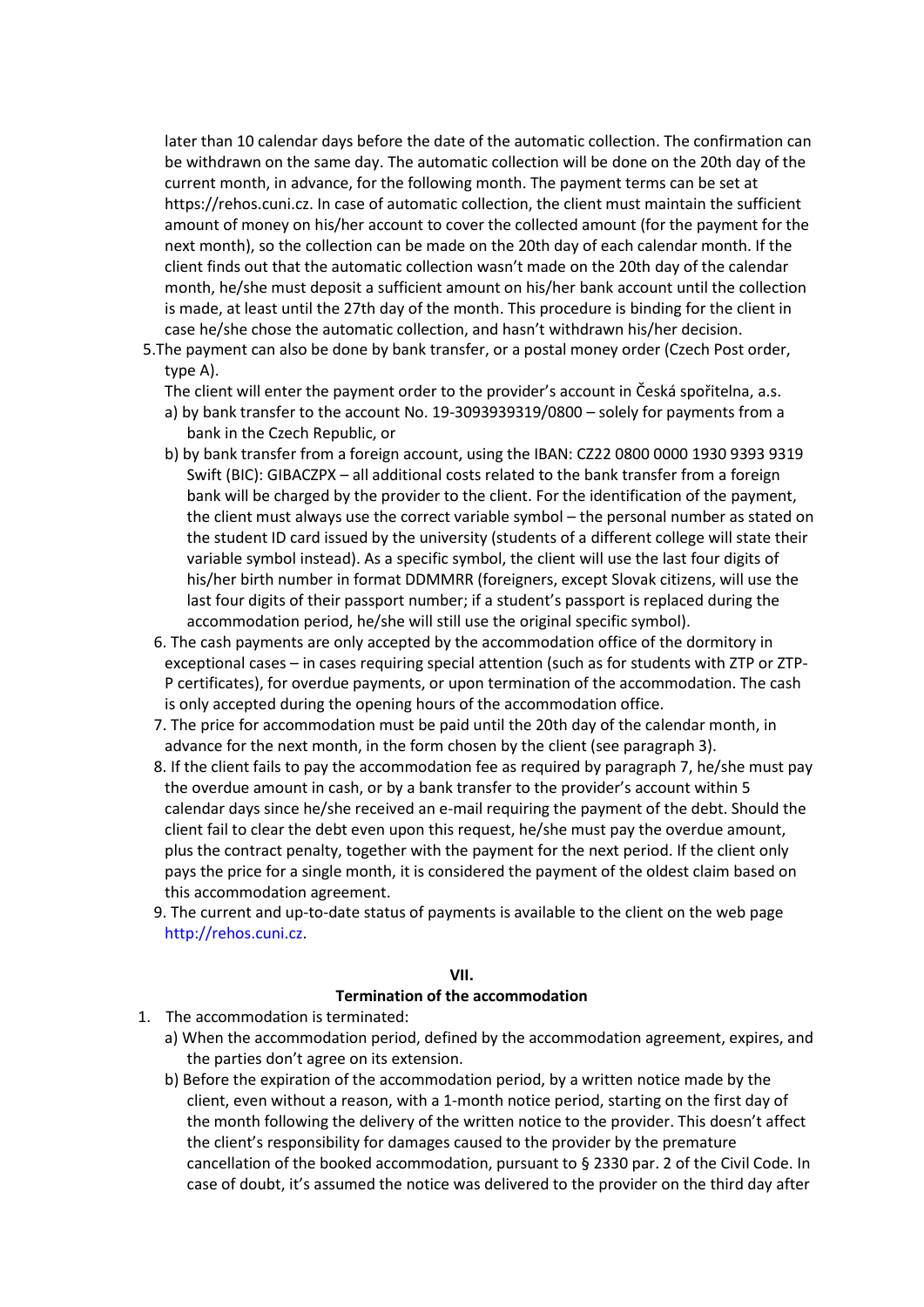it had been sent. The damage unavoidable by the provider is always calculated as the amount corresponding to the difference in price for the accommodation that should be paid according to the accommodation agreement, and the overall price of the realized accommodation period according to the valid pricelist. In case the 30-day notice period isn't observed, the fee also includes the payment corresponding to the standard price for accommodation in the same capacity, for the following 25 days since the day the accommodation of the client was terminated. If the client terminated the contract for certified health or social reasons that deserve special attention, or for the certified study abroad organized by the university, the damage occurred to the provider is not compensated for; the validity of the reasons is assessed by the provider. If the client has signed the accommodation agreement for the course of his/her study and the reason for termination is that the client doesn't accept the change of the accommodation price, change of the Terms and Conditions, or change of the Accommodation code, the damage occurred to the provider is not compensated for.

- c) Before the expiration of the accommodation period, by a written notice made by the provider, if the client gravely violates his/her responsibilities defined by the accommodation agreement, or good manners, despite the warning from the provider. Grave violation of the client's responsibilities defined by the accommodation agreement, or good manners, includes unpaid accommodation price, destroying of the equipment in the room or shared areas, harassing of other clients by unacceptable behavior, etc.
- d) Before the expiration of the accommodation period, by a written notice made by the provider, without notice period and without warning, if: di) The client ceased to be a student of the university or other college, except successful completion of the study at the university or other college dii) The client deliberately caused injury to another person in the dormitory, or damage to the university property or another client's property in the amount of at least Czk 10,000. diii) The client willingly let the allocated accommodation areas to another person.
- e) By a way set by the general provisions of the Civil Code on extinguishment, e.g. by the impossibility of fulfillment; for the purposes of the accommodation agreement, this involves e.g. the case when the provider cannot, due to inadequate conditions of the area based on the decision on the state or local authority, or for other unambiguous reasons (such as serious damage or destruction of the dormitory), arrange for the accommodation and bundled services.
- 2. The provider's notice is delivered to the client either directly in the dormitory, against the client's signature, or to the client's mailing address, as a registered mail with an acknowledgment of receipt. If the notice is delivered through a holder of the postal license, it's considered delivered on the 10th calendar day since the notice was stored with the postal license holder, regardless whether the client has learned about the notice or not. The information on the notice is also sent to the client by e-mail.
- 3. The warning, as the urgent call to remedy the conditions caused by the serious violation of good manners in the dormitory or other serious violation of the responsibilities resulting from this accommodation agreement, is delivered to the client either personally, directly in the dormitory, against the client's signature (the refusal to receive the letter, which must be recorded in writing, has the same effect as the delivery), or via a holder of the postal license as a registered mail with an acknowledgment of receipt. If the warning is delivered through a holder of the postal license, it's considered delivered on the 10th calendar day since the notice was stored with the postal license holder, regardless whether the client has learned about the warning or not. The information on the warning is also sent to the client by e-mail.
- 4. The warning as urgent call to pay the debt is delivered to the client's e-mail address stated by the client, and via the internet (hereinafter "e-mail"). The client gives his/her explicit consent that if his/her payments are overdue, the provider can publish this fact (including the name of the client and the overdue amount) on the dormitory message board.